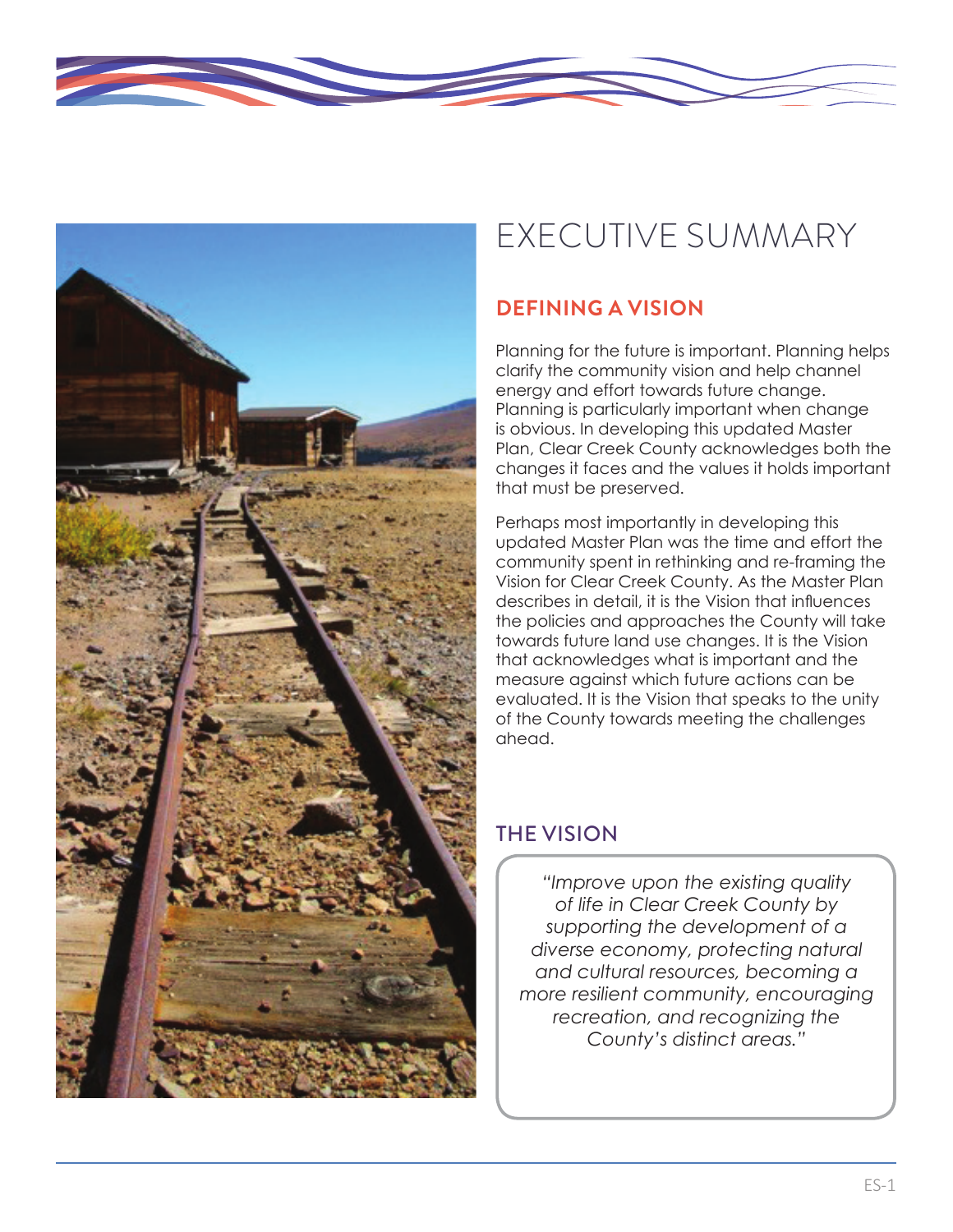

#### **SEEKING INPUT**

A community Master Plan would be meaningless without substantial community input. During this process, a wide variety of input was received from residents of Clear Creek County. Through a widely distributed and well responded to community survey, interviews with important regional stakeholders and groups, public meetings and open houses, the ongoing involvement and guidance of the Citizen Advisory Committee and ultimately through the thoughtful involvement of the Planning Commission, the issues and opportunities for Clear Creek County were uncovered and used to help inform and guide the development of the Master Plan.

### **IMPORTANT ISSUES AND KEY THEMES**

What quickly emerged in the process of seeking input was how profound the changes that Clear Creek County faces in 2016. The changing regional economy, highly influenced by the activities of the Henderson Mine, became increasingly a focal point of the community's concern. The very slow rate of growth (in population and economic diversity) in the County was often noted as a continued challenge. The availability of good jobs, affordable housing and access to effective transportation were issues that rose up during the process.

But what also rose up during this process was the strong identity and attitude the residents of Clear Creek County have about this place. The stunning natural beauty, rich history and culture and access to the recreational and environmental resources of Clear Creek County were all elements of the Quality of Life that residents held out as vital. An emphasis on preservation of important lands and acting thoughtfully changes to land use were issues at the forefront of community discussion. Supporting the historic legacy and continued opportunities in mining was also a important issue.

Out of these critical issues many key themes emerged. These are the threads that helped inform the Vision and all of policies within the Master Plan. These themes touch on a wide array of topics, from the continued importance of mining, the value of the traditional settlements within the County, the importance of defining an economic strategy, the preservation and celebration of the County's culture and history and the value of recreation.

#### KEY THEMES

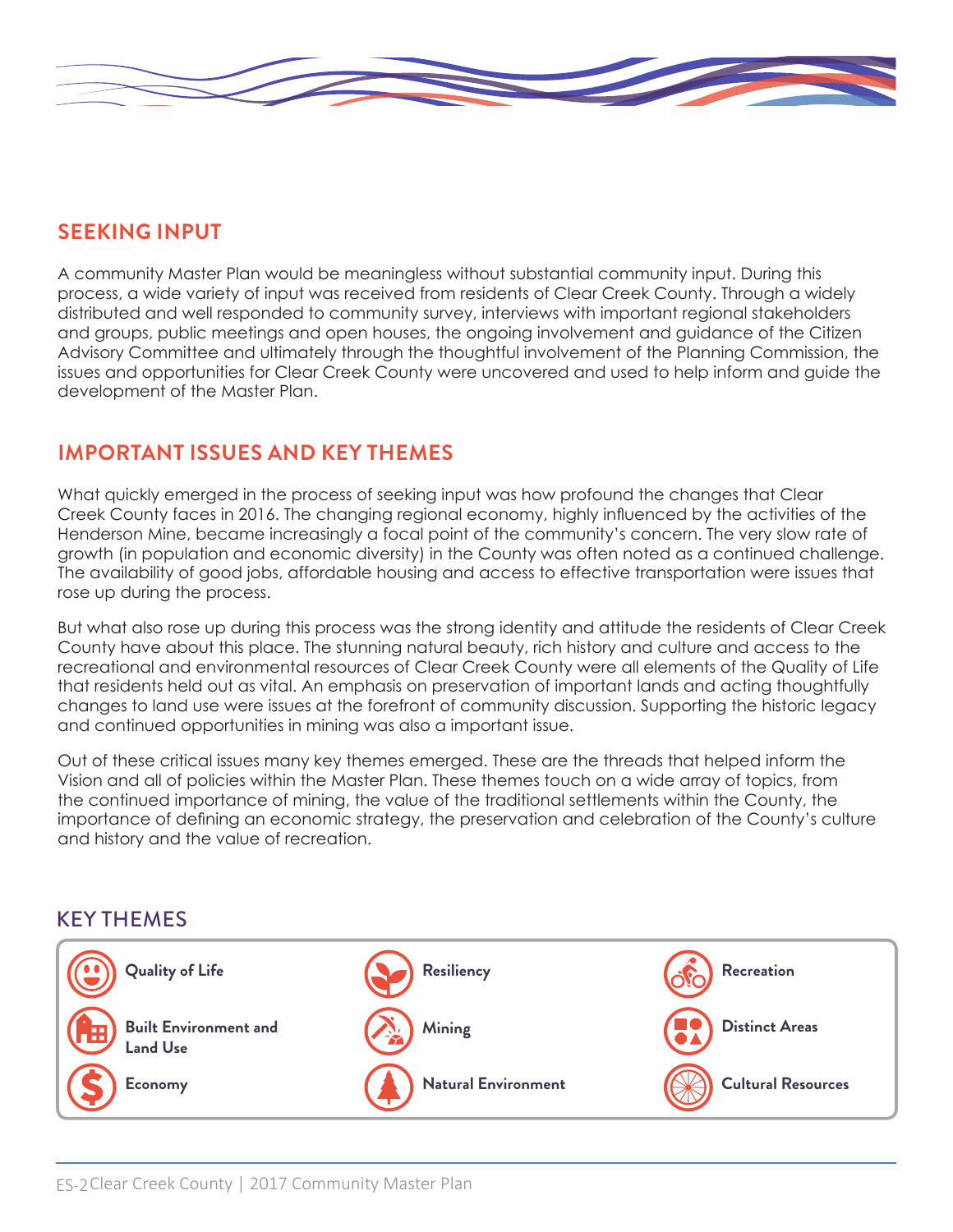

## **ESTABLISHING POLICIES**

The key themes that emerged from the process of updating the Master Plan in turn inform the overall policies of the County. This "Policy Framework" is the structure on which specific goals and strategies for important aspects of future planning decisions can be made. Eleven (11) important policy statements make up this framework. They echo, in many ways, the key themes, but represent the objectives the County will pursue to assure that the Vision can be realized.

### POLICY FRAMEWORK

- 1. Seek a greater diversity of economic activity within the County.
- 2. Enable and encourage communities within Clear Creek County to actively participate in planning for their future.
- 3. Ensure suitability and compatibility with environmental characteristics and community character of Clear Creek County when considering land use change and development.
- 4. Identify and protect lands of high ecological value, scenic quality, or historic importance.
- 5. Promote the concentration of residential and commercial development into established municipalities and activity centers in order to preserve rural lands and to efficiently use County resources.
- 6. Recognize and support endeavors in the arts, culture, recreation and tourism.
- 7. Consider recreation as an important contributor to residents' quality of life and a part of a balanced regional economy.
- 8. Continue to preserve and protect mineral resources for the benefit of future generations.
- 9. Explore how local and regional initiatives within the County can improve access to health care services.
- 10.Endorse transportation infrastructure that is multi-modal in nature and enhances existing communities as well as their access to the rest of the region.
- 11. Identify and implement strategies to strengthen and increase resiliency among residents of the County.